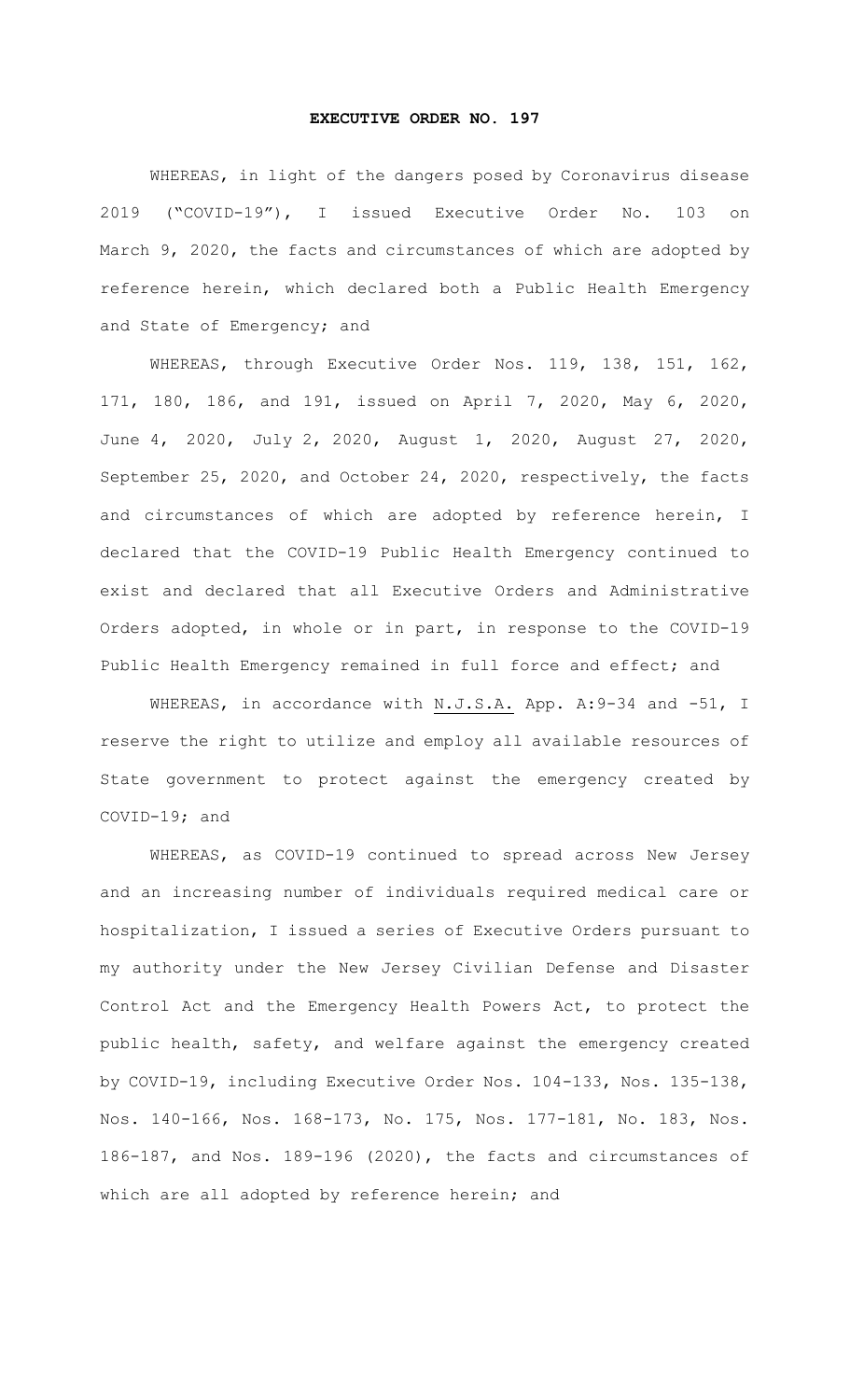WHEREAS, to protect the health, safety, and welfare of New Jersey residents by, among other things, reducing the rate of community spread of COVID-19, I issued Executive Order No. 104 on March 16, 2020, the facts and circumstances of which are also adopted by reference herein, which established statewide social mitigation strategies for combatting COVID-19; and

WHEREAS, the issuance of the Public Health Emergency on March 9, 2020 and mitigation strategies on March 16, 2020 resulted in the closure of the racetracks conducting horse races and stabling facilities; and

WHEREAS, the racetracks remained closed until June 1, 2020, when Administrative Order No. 2020-14 allowed the racetrack permit holders to offer live racing and to open stabling facilities, while still prohibiting spectators or other members of the public due to the ongoing Public Health Emergency; and

WHEREAS, the permit holders ultimately were authorized to allow spectators and other members of the public, in a limited capacity, into the racetrack to participate in simulcasting, pari-mutuel wagering, sports wagering or other activities on July 3, 2020, by Administrative Order No. 2020-16; and

WHEREAS, notwithstanding the extraordinary circumstances of the COVID-19 pandemic, N.J.S.A. 5:5-156 requires the permit holders to schedule a minimum number of live race dates as a condition for participation in off-track wagering and account wagering; and

WHEREAS, N.J.S.A. 5:5-130 provides that the New Jersey Racing Commission shall issue an off-track wagering license only if the permit holders schedule at least the minimum number of race dates required in N.J.S.A. 5:5-156; and

2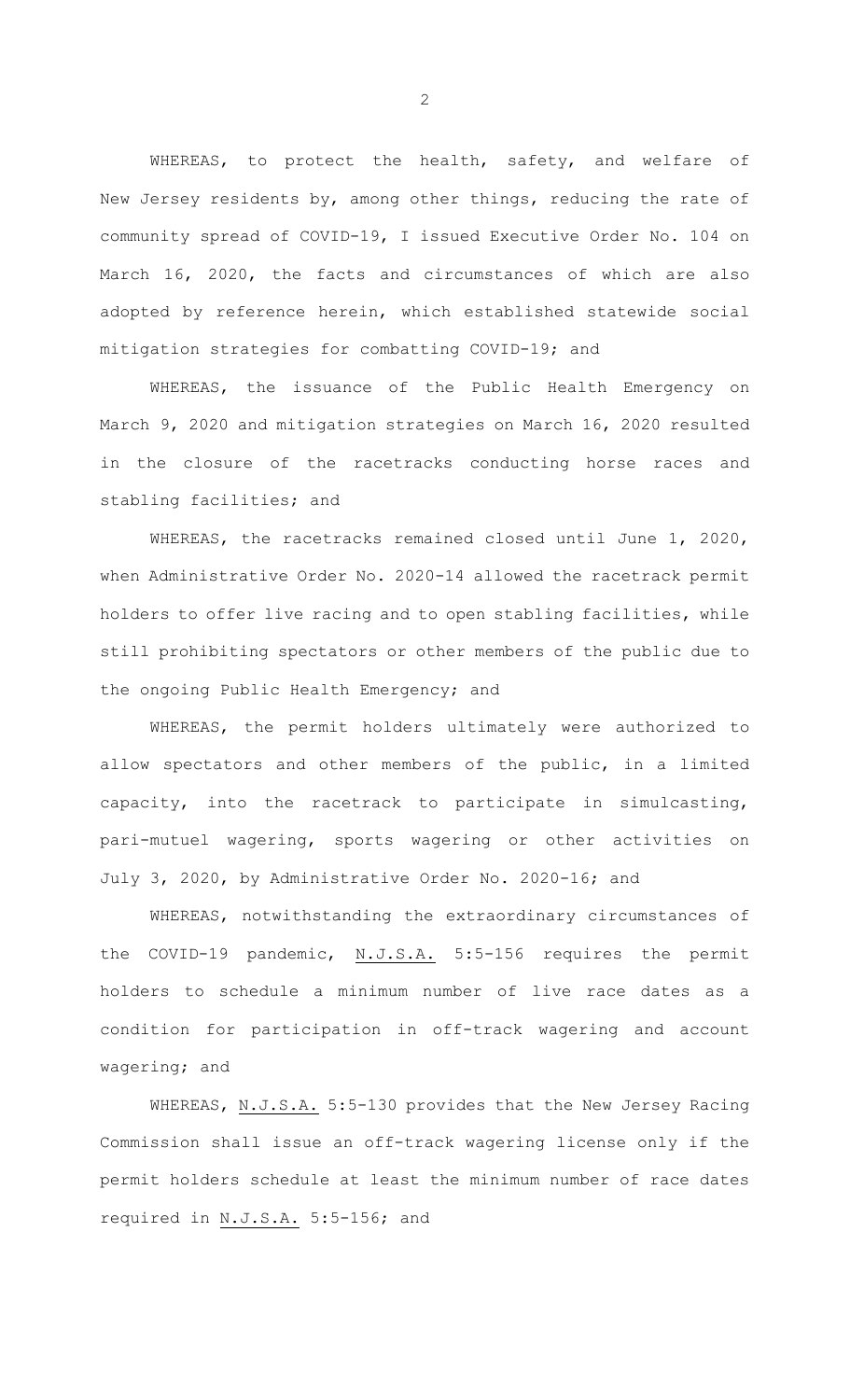WHEREAS, N.J.S.A. 5:5-139 similarly provides that the New Jersey Racing Commission shall issue the account wagering license only if the permit holders schedule the statutory minimum number of race dates; and

WHEREAS, the permit holders were limited in their ability to conduct the minimum number of live race dates required in N.J.S.A. 5:5-156 due to the interruptions related to the Public Health Emergency and the social distancing and mitigation restrictions imposed, including the closure of the racetracks for a period of months, along with the continued limitation on public access; and

WHEREAS, the permit holders' inability to strictly comply with the mandatory minimum number of live race dates under N.J.S.A. 5:5-156, was caused by the March 16, 2020 closure of the racetracks by Executive Order No. 104 through June 1, 2020, when Administrative Order No. 2020-14 permitted live races at the racetracks; and

WHEREAS, strict enforcement of the statutory mandate under N.J.S.A. 5:5-156, during the ongoing Public Health Emergency, would unduly burden the permit holders and frustrate their ability to maintain their licenses and participate in off-track and account wagering; and

WHEREAS, pursuant to N.J.S.A. App. A:9-47, the Governor is authorized to, among other things, suspend any regulatory provision of law when its enforcement is detrimental to the public welfare during an emergency; and

WHEREAS, the Constitution and statutes of the State of New Jersey, particularly the provisions of N.J.S.A. 26:13-1 et seq., N.J.S.A. App. A: 9-33 et seq., N.J.S.A. 38A:3-6.1, and N.J.S.A. 38A:2-4 and all amendments and supplements thereto,

3